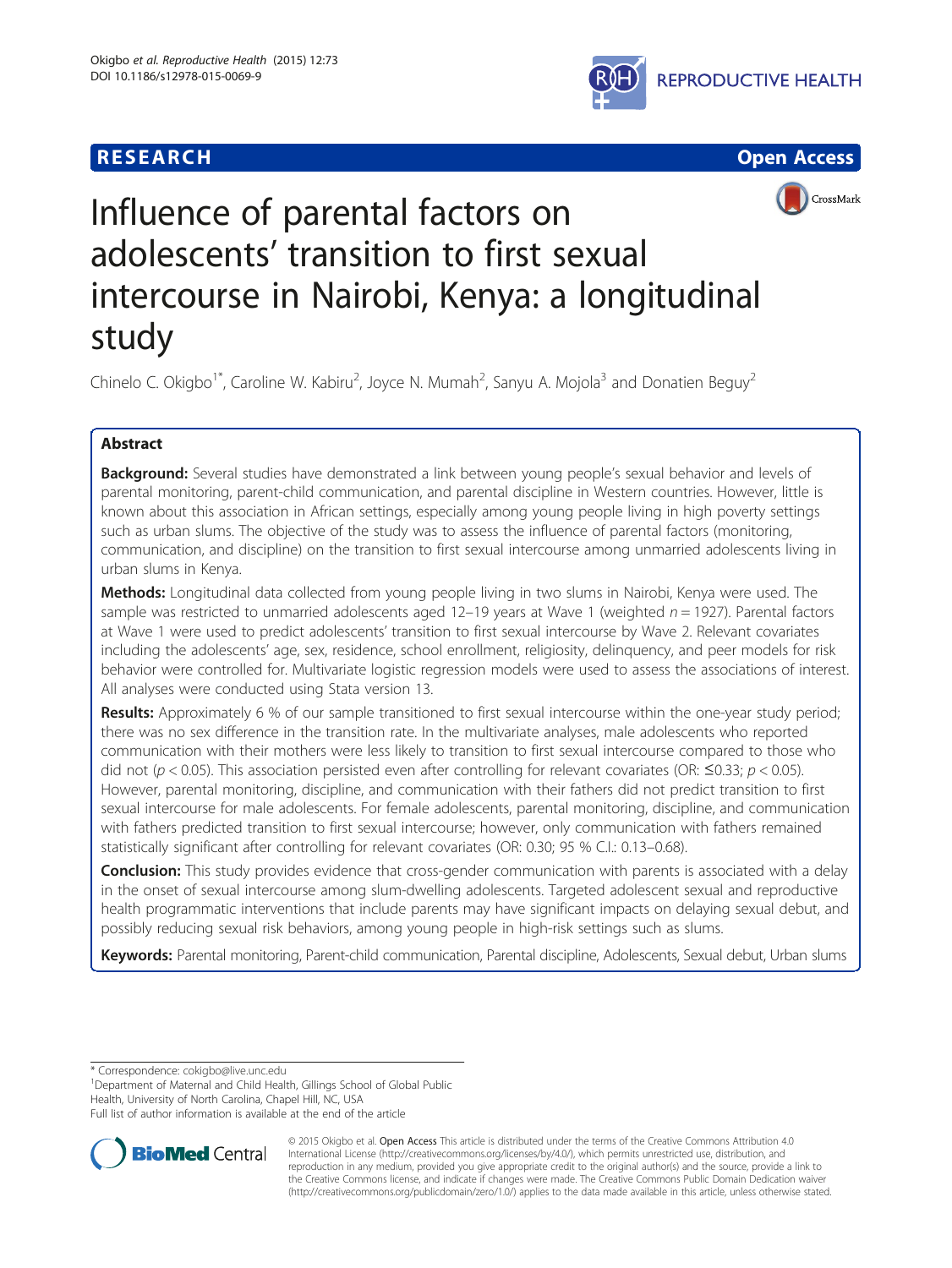## Background

Adolescence, which is marked by physical, psychosocial, and intellectual development, prepares young people for adult roles and responsibilities [[1\]](#page-10-0). This period is characterized by experimentation as young people define their values and seek independence. Unfortunately, such experimentation also drives adolescents to engage in risky behaviors. Indeed, many behaviors that lead to illness or premature death later in life (e.g., sexual risk behaviors, substance use, unhealthy diet, and physical inactivity) are often initiated during adolescence [[1\]](#page-10-0). Sexual risk behavior is defined as any behavior that increases a person's risk of unintended pregnancy and/or sexually transmitted infections (STIs) including human immunodeficiency virus (HIV) infection [[2, 3](#page-10-0)]. These sexual risk behaviors include early age at sexual debut, multiple sexual partners, unprotected sexual intercourse, and sexual intercourse while under the influence of alcohol or drugs [[3](#page-10-0)–[5\]](#page-10-0). Sexual risk behaviors in adolescence are a cause of concern not only because they predispose adolescents to adverse health outcomes but also because they have been shown to be predictors of sexual risk behaviors later in life [[1\]](#page-10-0). According to the World Health Organization (WHO), adolescent pregnancy increases the risk of maternal and child mortality [[6](#page-10-0)]. The second most common cause of mortality among female adolescents (ages 15–19) is pregnancy-related complications, often from unsafe abortion [\[6\]](#page-10-0). In addition, babies born to adolescent mothers are at a higher risk of dying compared to those born to older mothers [[6\]](#page-10-0). Furthermore, adolescents have a huge burden of STIs including HIV; approximately 1 in 20 sexually active adolescents contract an STI every year [[7](#page-10-0)]. Despite a global decline in mortality due to HIV, HIV mortality among adolescents is on the increase; it is estimated that 2 million adolescents are living with HIV in 2012, and a disproportionate number of them live in sub-Saharan Africa [\[1\]](#page-10-0). African youth living in urban slums may be especially vulnerable to HIV infection in the context of extreme poverty, limited economic means, and sexual violence [[8\]](#page-10-0).

The importance of parental involvement is often underscored in risk-reduction efforts targeted towards adolescents because parents/guardians are in regular contact with their children and, therefore, presumably in a good position to shape and influence young people's behaviors [\[4](#page-10-0), [9\]](#page-10-0). Consequently, the influence of parental factors on adolescent sexual behavior has been the subject of numerous studies. These studies have demonstrated a link between young people's sexual behavior and levels of parental monitoring, parent-child communication, and parental discipline [[10](#page-10-0)–[14](#page-10-0)]. However, the majority of the studies have been conducted in Western countries. Little is known about this association in sub-Saharan African settings, and informal/slum settlements in particular. Previous studies have shown that young people living in high poverty settings, such as urban slums, engage in sexual intercourse much earlier and have more sexual partners than their peers that live in wealthier households [\[15](#page-10-0)–[17\]](#page-10-0). However, with the exception of a few studies [[16, 18\]](#page-10-0), the role of parental factors in high-risk urban settings in sub-Saharan Africa has been understudied. This study fills the gap in the current literature by examining the role of parenting on transition to first sexual intercourse among adolescents living in two urban slums in Nairobi, Kenya's capital city. The implications of study findings for policies and programs are also highlighted.

This study focused on three parenting factors that have been found to have an impact on adolescents' sexual risk behavior: parental monitoring, parent-child communication, and parental discipline. Parental monitoring is the deliberate effort by parents to control whom their children are with and where they spend their free time; however, from the children's perspective, it is often defined as adolescents' perception of their parents' knowledge about whom they are with and where they are spending their free time [[9](#page-10-0), [10\]](#page-10-0). A high correlation between the parents' and children's report of parental monitoring has been documented [[19\]](#page-10-0). High levels of parental monitoring are shown to be associated with a delay in sexual debut and low involvement in sexual risk behaviors [[4](#page-10-0), [9, 10, 12](#page-10-0)–[14](#page-10-0), [20](#page-10-0)]. Age and sex of the adolescent have also been found to modify parental monitoring so defined. In general, parents tend to adjust their monitoring practices as the adolescents get older to allow for more independent decision-making. Consequently, older adolescents report lower levels of parental monitoring compared to younger adolescents [\[12](#page-10-0), [21, 22](#page-10-0)]. In addition, female adolescents have been shown to perceive more parental monitoring and discipline compared to their males counterparts [[12](#page-10-0), [21](#page-10-0)–[23](#page-10-0)]. This can be attributed to the existence of a "double standard" in the sexual expectations of the adolescents based on their sex – sexual activity is tolerated for males but frowned at for females as found in many African communities [\[24\]](#page-10-0). School enrollment also affects the level of parental monitoring as studies have shown that parents tend to monitor students who are enrolled in school more than those who are not [[25](#page-10-0), [26](#page-10-0)]. Higher parental monitoring of in-school adolescents may be attributed to the high opportunity cost of having a child drop out of school or perform poorly in their academics. Additionally, previous research indicates that the combined effect of religion and supportive parenting practices increases the adolescents' perception of social support and deters their engagement in risky behaviors [[27\]](#page-10-0). Likewise, religious adolescents in urban poor settings have been shown to be less likely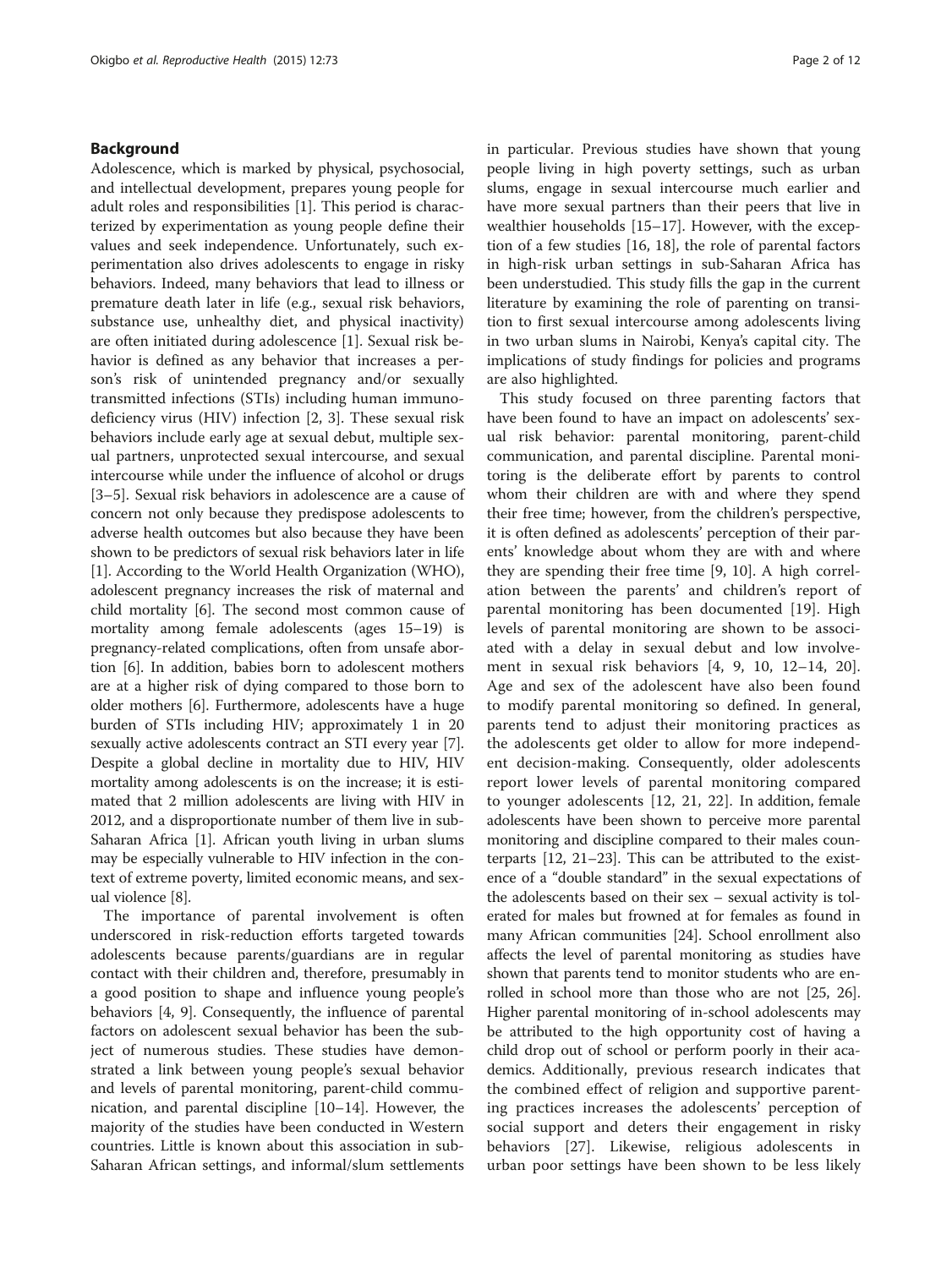to engage in delinquent behaviors including sexual risk behaviors [[27](#page-10-0)–[29\]](#page-10-0).

Positive parent-child communication is known to be protective against risk behaviors in adolescence [\[10, 12, 20](#page-10-0)]. However, results of studies investigating the link between parent-child communication about sex-related issues and young people's sexual risk behaviors have been mixed. For example, a study conducted in the United States found that positive general communication between Black and Hispanic mothers and their adolescents was associated with less frequent sexual intercourse and fewer sexual partners [[20](#page-10-0)]. Similarly, a 2009 study in four African countries found that parent-child communication about sexual activity was associated with delayed sexual debut in female adolescents [[9](#page-10-0)]. However, several studies have found the opposite association to be true: parentchild communication about sex-related issues was found to be associated with earlier sexual initiation among adolescents especially for males [[26, 30\]](#page-10-0). This discrepancy could be due to cultural differences as the studies where parent-child communication was reported to be protective were among minority groups and African communities where communication about sexuality is sparse between parents and children. In some traditional African communities, direct parentchild communication about sexuality is often considered a "taboo" and in other communities, young people receive such information during traditional rites of passage and, often, through someone other than their parents [[31, 32](#page-10-0)]. However, with the decline in traditional cultural practices, rapid urbanization, and the breakdown of extended family ties in many urban settings in sub-Saharan Africa, parents are forced to assume the responsibility of imparting sexuality education. There is evidence that in African settings, parent-child discussions on matters relating to sex occur late (usually after sexual debut); often because parents feel that introducing discussions of sexuality too early will increase curiosity about sex and possibly lead to experimentation [\[31\]](#page-10-0). Consequently, communication between parents and their children about sexual matters may commence only after a young person is perceived to have engaged in sexual intercourse.

Adolescents who perceive that their parents disapprove of sexual activity and anticipate parental discipline are less likely to engage in sexual activity leading to a delay of sexual debut [\[20, 33\]](#page-10-0). A study conducted among Lao/Mien adolescents found that parental discipline, which included punishment, taking activities away, sending the adolescents to their room, yelling or scolding, slapping or spanking, and/or making the adolescents feel shameful when they behaved badly, prevented adolescents from engaging in risky sexual activity for both boys and girls [[26\]](#page-10-0). However, parental discipline seems to have a curvilinear relationship with adolescents' engagement in sexual risk behaviors – adolescents who perceived the least parental discipline have the highest sexual risk behaviors followed by those who perceive the strictest parental discipline while those who perceive moderate parental discipline have the least sexual risk behaviors [[34\]](#page-10-0). It is posited that setting behavioral limits without clarifying expectations by parents may have an adverse effect not just on their self-esteem, but also on adolescent sexual risk behavior [[28\]](#page-10-0).

This study, therefore, sought to answer two research questions: 1) is adolescents' perception of parental monitoring, parent-child communication, and parental discipline associated with their transition to first sexual intercourse within the one-year study period?; and 2) do the characteristics of the adolescent modify the relationship between parental factors and adolescents' transition to first sexual intercourse? Based on the findings from the literature, we hypothesized that high levels of parental monitoring, greater parent-child communication about general matters, and high levels of parental discipline would be associated with a delay in sexual debut among urban slum-dwelling adolescents. We also postulated that the characteristics of the adolescents such as age, sex, school enrollment, peer models for risk behavior, delinquency, and religiosity would modify the relationship between the parental factors and the adolescents' transition to first sexual intercourse.

## Methods

## Study design and procedures

We drew on data collected under the Transitions to Adulthood (TTA) project, which sought to identify protective and risk factors in the lives of adolescents growing up in two informal settlements in Nairobi (Korogocho and Viwandani) and to examine how those factors influence their transition to adulthood. Viwandani is located in the industrial area of Nairobi and thus, attracts a youthful, highly mobile population that is seeking employment in nearby industries. Korogocho is a more stable settlement with a median duration of stay of 16 years for the current population compared to seven years in Viwandani. Both slums however, are characterized by high levels of unemployment, crime, substance abuse, limited and often, inadequate schooling facilities, and lack of recreational facilities. The Nairobi Urban Health Demographic Surveillance System (NUHDSS) covers a Demographic Surveillance Area (DSA) that spans the Korogocho and Viwandani slums in Nairobi City, Kenya. The NUHDSS provides a platform for studying the associations between urbanization, poverty, and health, and serves as a tool for monitoring and evaluating the impact of health intervention programs on health outcomes of the study population.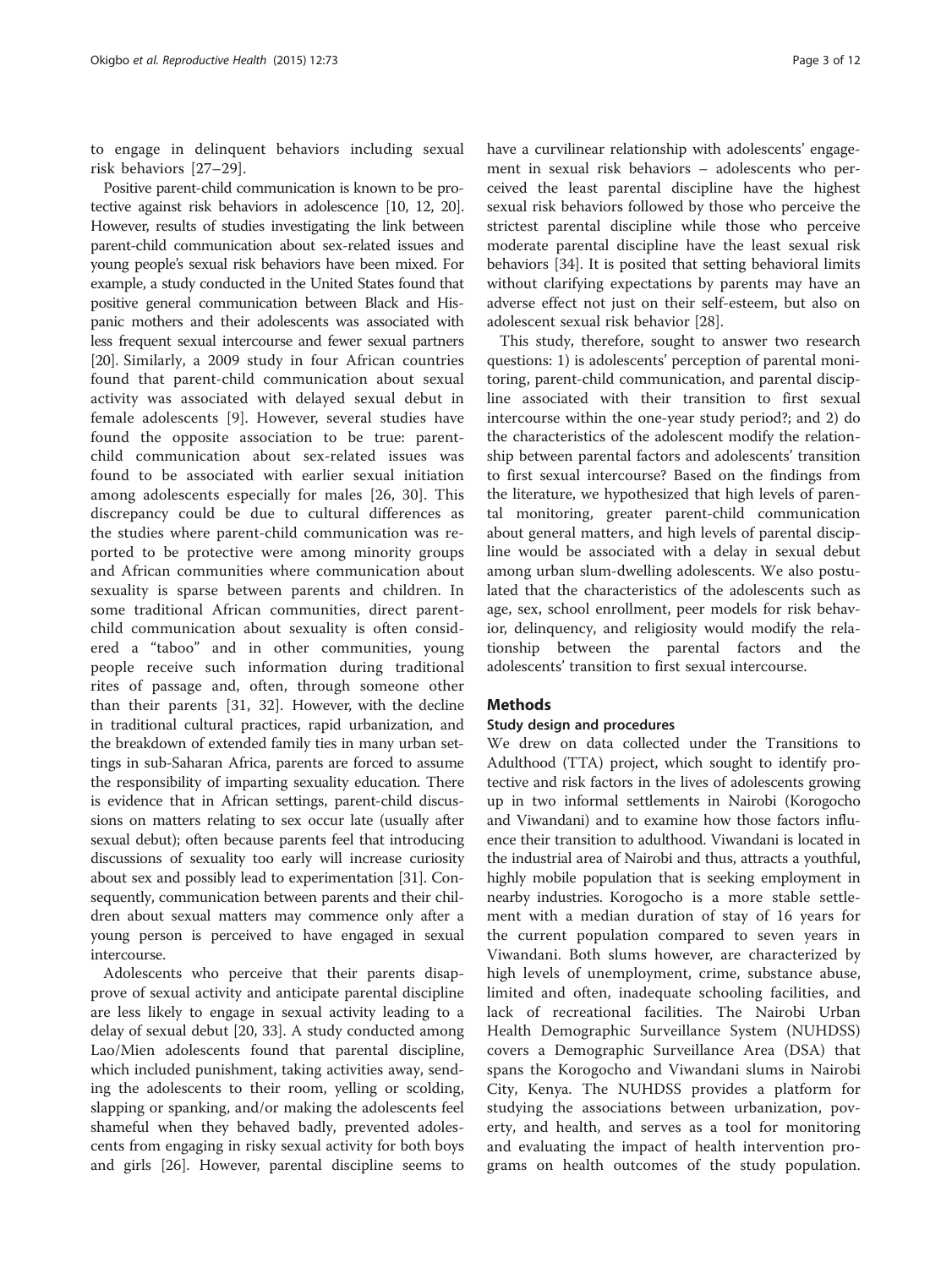Currently, the NUHDSS covers approximately 60,000 people living in 22,000 households in Korogocho and Viwandani. The surveillance involves visits to all the households every four months to update information on demographic and health indicators.

The TTA project was based on a random sample of adolescents within the households in the study areas using records of residents in the NUHDSS in 2007. Between October 2007 and June 2008, a random sample of about 4,058 young people aged 12–22 years was interviewed. Approximately one year later (March-August 2009), an updated questionnaire was administered to the same cohort. About 2,674 adolescents were re-interviewed at the follow-up survey; the high attrition rate was due to out-migration and the 2008–2009 post-election violence that occurred in several urban communities after the 2008 general elections in Kenya. This paper includes adolescents aged 12–19 years who were interviewed at both the baseline (Wave 1) and follow-up (Wave 2) surveys. Since the primary aim of the research presented in this article was to examine the effect of parental factors on adolescent sexual transition, the sample was restricted to adolescents who had never been married by Wave 2  $[n = 1927]$ . The rationale is that unmarried adolescents are more likely to be wards of their parents and hence, have the chance to experience the parental factors.

To address selection bias, the characteristics of adolescents who were interviewed in both waves were compared to those interviewed only in Wave 1. Adolescents who were interviewed in both waves did not differ from those interviewed only in Wave 1 by sex. However, a greater proportion of adolescents interviewed in both waves were younger, lived in Viwandani versus Korogocho, lived with at least one parent, were currently enrolled in school, and had never had sexual intercourse [data not shown]. To account for these differences in subsequent analyses, a logistic regression model was run using response status at Wave 2 as the outcome variable, and key socioeconomic and demographic characteristics at Wave 1 as explanatory variables. The probability of responding at each wave was calculated for every individual in the data using logistic regression, controlling for characteristics that were found to predict nonresponse. The analytical weight for the observations was obtained by taking the inverse of the predicted probability. The computed weights were re-adjusted to approximately add up to the expected sample size. The overall weight for Wave 2 was obtained by taking the product of Wave 1 and Wave 2.

The study instrument included questions on living arrangements and the nature of interactions with parents, guardians, and peers; involvement in youth groups (e.g., religious and social groups); and involvement in risky behaviors (e.g., early sexual debut and delinquency). The

complete questionnaire was translated from English to Swahili and administered in Swahili, the national language. Respondents were requested to give signed informed consent; for respondents aged 12–17 who were living with parents or guardians, signed informed consent was also requested from their parents or guardians. The data for this study were collected in 2007/08 (Wave 1) and 2008/09 (Wave 2). The study received ethical approval from the Kenya Medical Research Institute's ethical review board.

# Measures

# Outcome variable

The outcome variable was sexual intercourse status (transition to first sexual intercourse) at Wave 2. For bivariate analysis, adolescents were grouped into three categories: "Virgins" if they have never had sexual intercourse (both Waves 1 and 2); "Non-virgins" if they had sexual intercourse at Wave 1; or "Transitions" if they hadn't had sexual intercourse at Wave 1 but had by Wave 2. For the logistic regression analyses, only the subset of adolescents reporting no sexual intercourse at Wave 1 was used  $[n = 1507]$ . The outcome variable was grouped into whether or not the adolescent transitioned to first sex between Waves 1 and 2 (coded '0' for no or '1' for yes).

## Explanatory variables

The three parental factors at Wave 1, parental monitoring, parent-child communication, and parental discipline, were the explanatory variables. Parental monitoring was assessed using six questions that asked study participants whether they perceived that their parents knew where they were in the evenings of week days; who they were with in the evenings of week days; where they were during the weekends; who they were with during the weekends; who their friends were; and what they did with their free time. Responses were graded on a 3-point scale  $-1$  (never), 2 (sometimes), and 3 (always). A continuous parental monitoring index was constructed using standardized values of individual items all scored in the positive direction using the "standardize" function in Stata 13 (Cronbach's alpha = 0.90). Given that 5 % of adolescents were not living with a parent, scores on the parental monitoring index were then grouped into three categories: "low/does not live with parent", "medium", or "high" parental monitoring using the "cut" function in Stata.

Communication with parents (mother figure, father figure) was assessed using a set of three questions that measured the extent to which the respondent: 1) felt that their mother or father figures taught him/her things he/she does not know; 2) shared secrets with his/her mother or father figures; and 3) that his/her mother or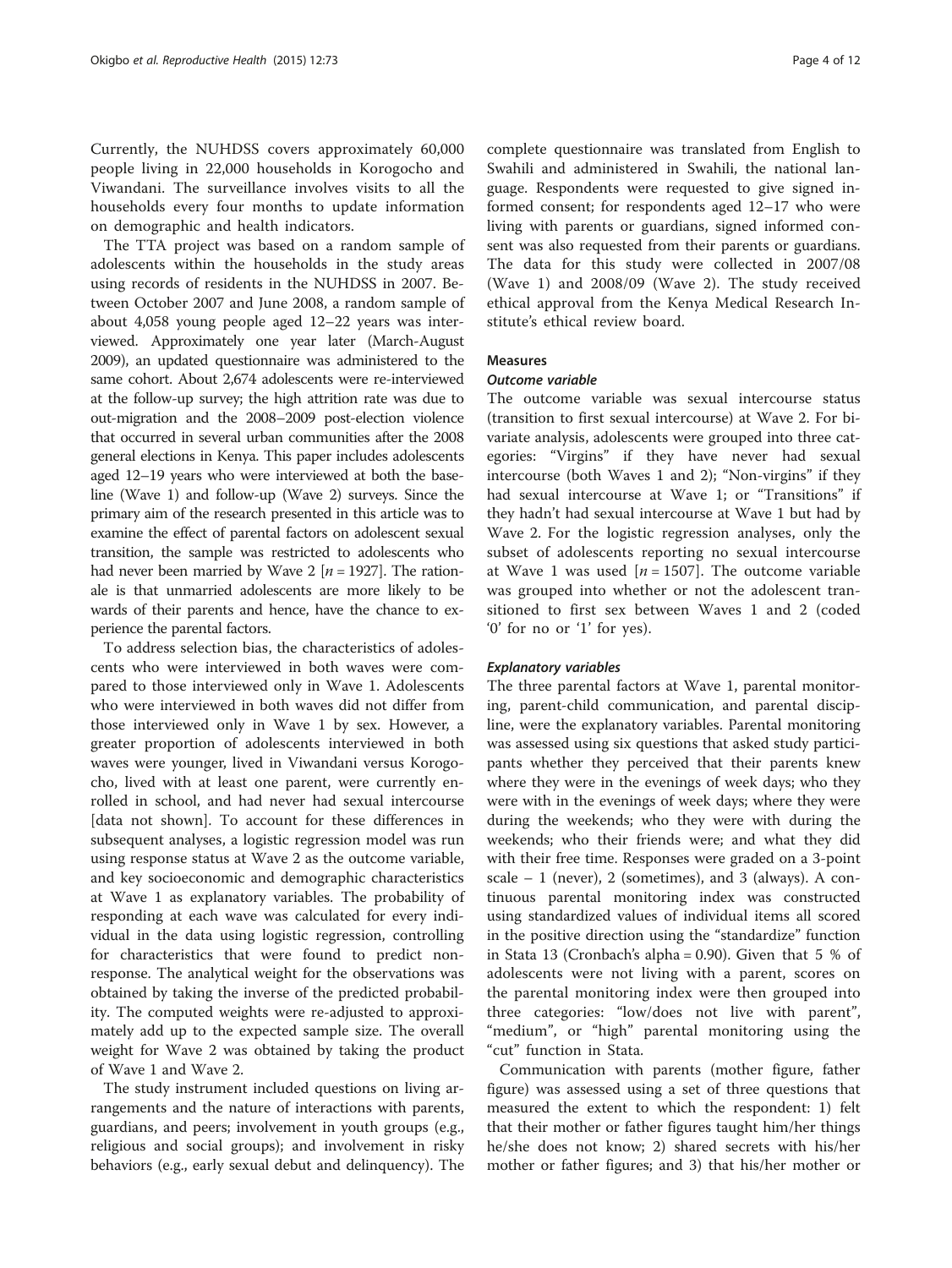father figures tried to help him/her. The responses were graded on a 5-point scale, which are 1 (never), 2 (sometimes), 3 (half the time), 4 (most of the time), and 5 (all the time). Continuous parent-child communication indices were created using standardized values of individual items all scored in the positive direction (communication with mother figure: Cronbach's alpha = 0.45; communication with father figure: Cronbach's alpha = 0.48). Scores were grouped into three categories: "no", low", and "high" communication.

Parental discipline was assessed using two questions that asked the adolescents whether their parents/guardians: 1) verbally reprimand (scolding); and/or 2) spank them when they do something wrong. Responses were graded on a 5-point scale ranging from 1 (never/not living with parents/guardian) to 5 (always). Item scores were recoded into 4 categories for "not living with parents", "never", "occasionally" and "frequently". For the multivariate analyses, we created binary variables with response categories '0' for no or '1' for yes.

## Control variables

We controlled for several factors found to be associated with adolescent sexual risk behavior in various settings [[12, 21, 22](#page-10-0), [35](#page-10-0)]: adolescents' age, sex, residence, school enrollment, peer models for risk behavior, delinquency, and religiosity (all measured at Wave 1). School enrollment status was determined by asking the adolescents whether they were currently enrolled in school. School enrollment was categorized as "in" versus "out of school". Peer models for risk behavior was measured using four items: the proportion of friends who: get good grades in school, participate in sports or other school activities, attend church/mosque, and want to go to secondary school, university, or college (Cronbach's alpha = 0.94). Possible responses are none of them (coded 0), some of them (1), most of them (2), don't know, or not applicable. "Don't know" and "not applicable" responses were treated as missing values. Delinquent behavior was assessed using a set of seven items that measured the extent to which youth engaged in the following behaviors in the four months preceding the survey: staying away from home for at least one night without parental permission; starting a fight with peers; taking or trying to take something belonging to someone else without their knowledge; carrying a knife, gun, or other weapon; hitting or threatening to hit a peer or adult; delivering or selling drugs; and delivering or selling alcohol. Reponses ranged from  $0 =$  never;  $1 =$  once;  $2 =$  more than once. A composite index was then derived from standardized values; an internal consistency was measured using the Cronbach's alpha ( $\alpha$  = 0.69). Religiosity was a composite measure created using five items that assessed the frequency of participation in religious

services (i.e., how many times have you gone to religious services during the past one month? Response options: never, 1 time, 2-3 times, 4 times, more than 4 times) and the importance of relying on religious teachings and beliefs, believing in God, and prayer in one's life (e.g., how important is it to you to be able to rely on religious teachings when you have a problem? Response options: not important, somewhat important, important, and very important (Cronbach's alpha = 0.93).

## Analyses

Quantitative data analyses were performed using Stata 13 [\[36\]](#page-10-0). Bivariate analyses (chi-square, cross-tabulations, ANOVA, and t-tests) were conducted to assess bivariate associations between sexual intercourse status and the independent and control variables, as well as examine age differences by sex. Chi-square tests were used to determine the statistical relationships between the categorical variables in the cross tabulations. Multivariate logistic regression models were run in which baseline (Wave 1) measures of parental and control variables were used to predict the likelihood of making the transition to first sexual intercourse between the two waves. Two sets of models were run: the first included only parental factors, while the second model added the control variables to assess the effect of these variables on the base parental model. The analyses were run separately for males and females. All analyses were based on values weighted for non-response at Wave 2.

# Results

# Descriptive analysis

Table [1](#page-5-0) provides the socio-demographic description of the respondents stratified by sex. Of the 1,927 adolescents included in this study, 52 % were males, 43 % were aged less than 15 years, 52 % lived in Viwandani, 95 % lived with at least one parent, and 77 % were enrolled in school. Seventy-two percent of respondents reported that they had never had sexual intercourse in both waves, while 6 % reported their first sexual intercourse between the two waves.

## Bivariate analysis

Table [2](#page-6-0) summarizes the results of the bivariate analysis by sexual intercourse status and sex of the respondents. For both males and females, the majority of the nonvirgins were in the oldest age group. The mean age for non-virgins was 17.3 years for both males and females compared with 14.5 years and 14.6 years, for male and females virgins respectively. A majority of those who made the transition to first sexual intercourse were also in the older age group. Most of the virgins (99.7 % for females and 97.2 % for males) were living with at least one parent. Ninety-four percent of female non-virgins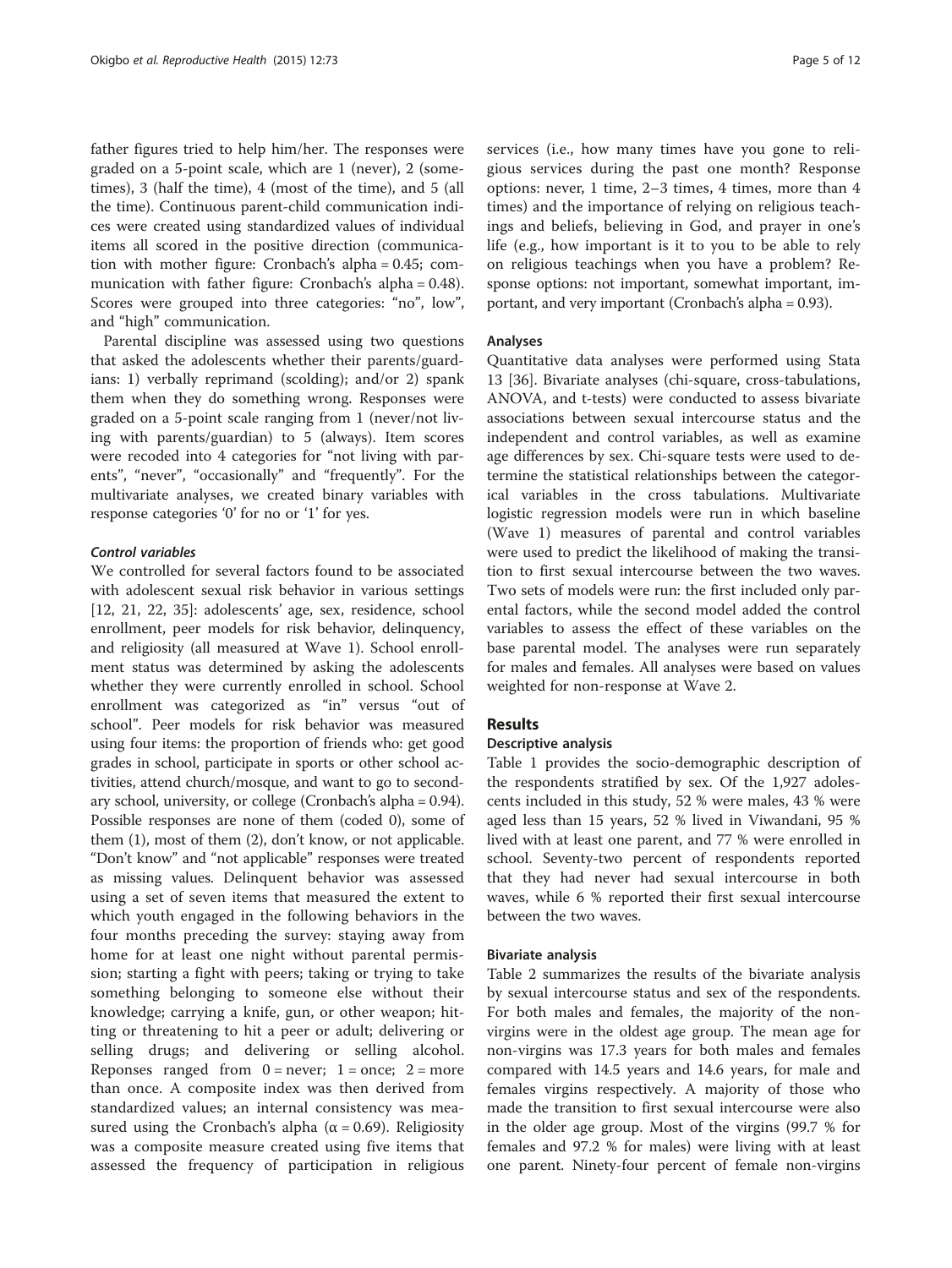<span id="page-5-0"></span>Table 1 Respondents' socio-demographic characteristics, by sex

|                                            | Total<br>$(N = 1927)$ | Males<br>$(n = 1002)$ | Females<br>$(n = 925)$ |
|--------------------------------------------|-----------------------|-----------------------|------------------------|
| Baseline mean age in years (SE)            | 15.2 (0.05)           | 15.3 (0.07)           | 15.2 (0.07)            |
| Baseline age group (%)                     |                       |                       |                        |
| 12-14 year olds                            | 42.7                  | 42.0                  | 43.4                   |
| 15-17 year olds                            | 36.3                  | 37.1                  | 35.5                   |
| 18-19 year olds                            | 21.0                  | 20.9                  | 21.1                   |
| Baseline residence (%)                     |                       |                       |                        |
| Korogocho                                  | 48.4                  | 47.0                  | 50.1                   |
| Viwandani                                  | 51.6                  | 53.1                  | 50.0                   |
| Baseline living arrangements (%) *         |                       |                       |                        |
| With parent(s)                             | 94.8                  | 91.9                  | 98.2                   |
| Without parents                            | 5.2                   | 8.1                   | 1.8                    |
| Baseline school enrollment (%)             |                       |                       |                        |
| In school                                  | 77.3                  | 78.8                  | 75.7                   |
| Out of school                              | 22.7                  | 21.2                  | 24.3                   |
| Sexual intercourse status at<br>Wave 2 (%) |                       |                       |                        |
| Non-virgins                                | 21.9                  | 23.9                  | 19.6                   |
| <b>Transitions</b>                         | 6.0                   | 5.9                   | 6.0                    |
| Virgins                                    | 72.2                  | 70.2                  | 74.4                   |

Notes: Estimates are weighted; SE = Standard Error

\*Significant difference at  $p < 0.05$  between males and females based on chi-square tests

and 77 % of male non-virgins were living with at least one parent. Eighty-nine percent of both male and female adolescents classified as virgins were enrolled in school compared to fewer than 34 % of females and 49 % of males categorized as non-virgins.

All psychosocial variables were significantly associated with sexual intercourse status at the bivariate level for both females and males. Assessing the peer models for risk behavior and delinquency, we found that males and females who were non-virgins had higher levels of negative influence and delinquency compared with those who were virgins and those who transitioned during the one-year follow-up period. A similar association was observed with religiosity. Adolescent female and male nonvirgins, on average, had lower scores on the religiosity index compared with the other two groups.

Forty-six percent (46 %) of female virgins reported high parental monitoring, while only 29 % of females who transitioned to first sexual intercourse and 14 % of female non-virgins reported high parental monitoring. A similar trend was observed for males. A greater proportion of females than males reported high parental monitoring ( $p < 0.05$ ). Although a substantial proportion of both male and female adolescents reported being occasionally scolded or spanked, adolescent males and females who transitioned from virgins to non-virgins were

more likely to have reported that they had never been scolded or spanked. It should be noted that generally, spanking and/or slapping were not common forms of discipline by parents of adolescents in the slums. Among adolescents who were sexually experienced at Wave 2 (i.e. non-virgins and transitions), 47 % had initiated sexual activity by age 15 [data not shown]. Among these groups, 54 % of non-virgins and 24 % of those who transitioned had engaged in sexual intercourse by age 15 [data not shown].

A higher proportion of male adolescents who transitioned reported high levels of father-son communication (48 %) followed by those who are still virgins (43 %). Female adolescents who were virgins reported high fatherdaughter communication (42 %) followed by those who transitioned (35 %). For both male and female adolescents, the proportion reporting high levels of father-child communication was lowest among non-virgins – 28 % for males and 20 % for females. The associations found for mother-child communication differed compared to fatherchild communication. More female adolescents than male adolescents reported high levels of mother-child communication. Specifically, approximately 71 % of female virgins reported high levels of mother-daughter communication compared to less than 39 % of male virgins. Additionally, approximately half of female non-virgins and those who transitioned compared to less than a third of male virgins and those who transitioned reported high levels of mother-child communication. A greater proportion of adolescents reported having no father figure (19–36 %) compared to having no mother figure  $(1-17 \%)$  in their lives.

# Multivariate analyses

Table [3](#page-7-0) shows the results of the logistic regression models conducted to identify the correlates of transition to first sexual intercourse among the subset of adolescents reporting no sexual intercourse at Wave 1 (763 males and 744 females). In the first set of models (Models 1 and 3), only parental variables measured in Wave 1 were included as explanatory variables. The second set of models (Models 2 and 4) included both the parental factors and the control variables measured at Wave 1. The models with the control variables had better fit indices for the data compared to models without the control variables.

In Models 1 and 3, high levels of parental monitoring were significantly associated with lower odds of reporting the first sexual intercourse between the two waves for female adolescents but not for male adolescents. Females who reported high levels of parental monitoring were 63 % less likely to transition to first sexual intercourse compared with females who reported low levels of parental monitoring or were not living with a parent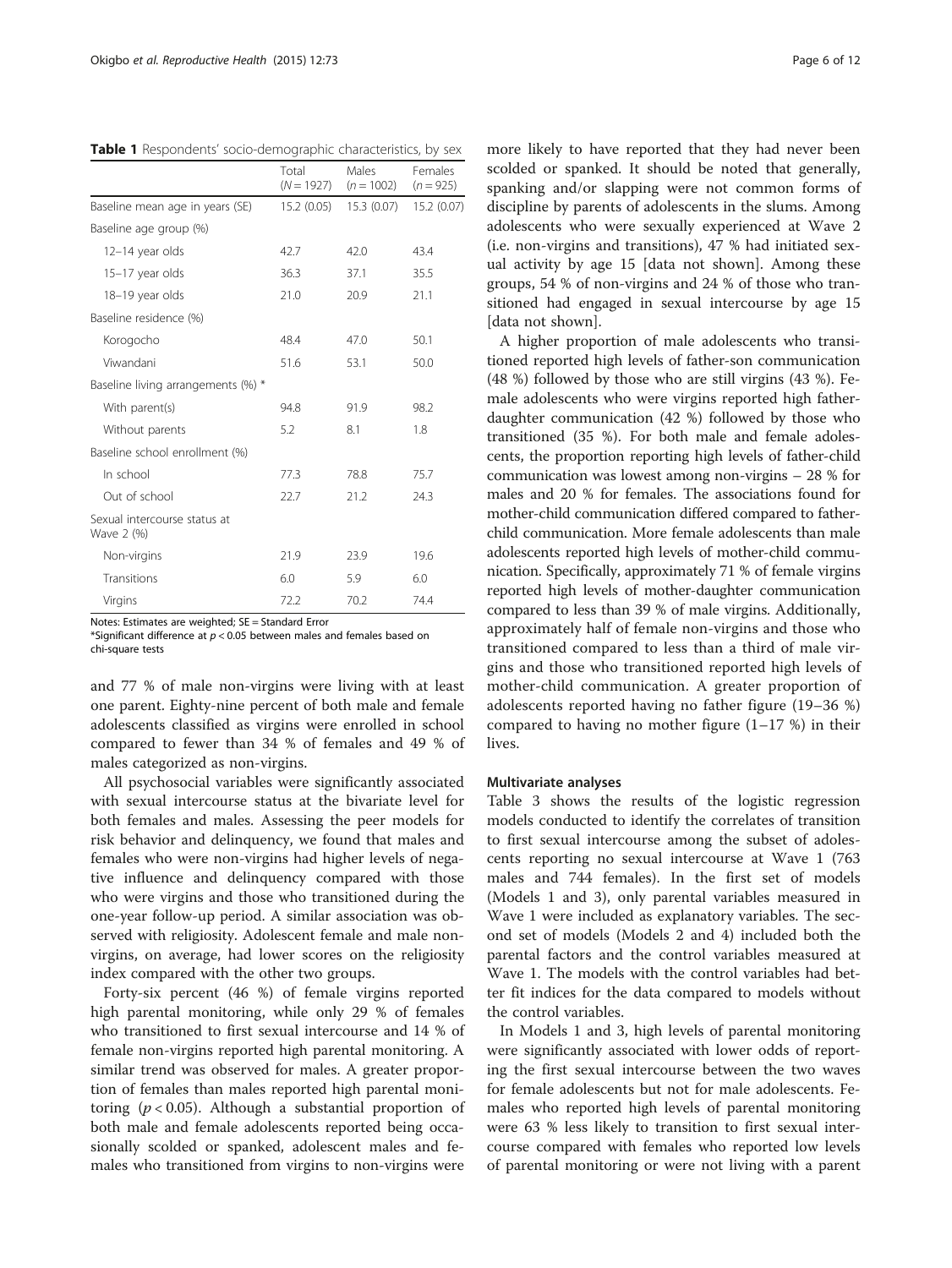# <span id="page-6-0"></span>Table 2 Descriptive statistics by sexual intercourse status and by sex

|                                                             | Males                      |                           |                        | Females                    |                           |                        |
|-------------------------------------------------------------|----------------------------|---------------------------|------------------------|----------------------------|---------------------------|------------------------|
|                                                             | Non-virgins<br>$(n = 239)$ | Transitions<br>$(n = 59)$ | Virgins<br>$(n = 704)$ | Non-virgins<br>$(n = 181)$ | Transitions<br>$(n = 56)$ | Virgins<br>$(n = 688)$ |
| Baseline sociodemographic characteristics                   |                            |                           |                        |                            |                           |                        |
| Mean age (SD) in years <sup>a, b</sup>                      | 17.3 (1.74)                | 16.3(2.03)                | 14.5 (2.04)            | 17.3 (1.69)                | 16.4 (1.76)               | 14.6 (2.07)            |
| Residence b (%)                                             |                            |                           |                        |                            |                           |                        |
| Korogocho                                                   | 54.1                       | 44.7                      | 44.7                   | 62.5                       | 52.7                      | 46.6                   |
| Viwandani                                                   | 45.9                       | 55.3                      | 55.3                   | 37.5                       | 47.3                      | 53.4                   |
| Living arrangement <sup>a, b</sup> (%)                      |                            |                           |                        |                            |                           |                        |
| With parent(s)                                              | 76.7                       | 89.6                      | 97.2                   | 93.6                       | 94.1                      | 99.7                   |
| School enrollment <sup>a, b</sup> (%)                       |                            |                           |                        |                            |                           |                        |
| In school                                                   | 48.5                       | 62.5                      | 90.4                   | 33.5                       | 51.9                      | 88.7                   |
| Baseline psychosocial controls                              |                            |                           |                        |                            |                           |                        |
| Mean (SD) peer models for risk behavior <sup>a, b, c</sup>  | 0.51(1.21)                 | 0.19(1.06)                | $-0.06(0.93)$          | 0.35(1.16)                 | $-0.01(0.86)$             | $-0.19(0.79)$          |
| Mean (SD) delinquency <sup>a, b, c</sup>                    | 0.41(1.04)                 | 0.02(0.59)                | 0.01(0.54)             | 0.16(0.67)                 | $-0.11(0.40)$             | $-0.17(0.36)$          |
| Mean (SD) religiosity <sup>a, b, c</sup>                    | $-0.50(1.25)$              | $-0.26(1.15)$             | 0.00(0.88)             | $-0.11(0.91)$              | 0.07(0.69)                | 0.19(0.63)             |
| Baseline parenting variables                                |                            |                           |                        |                            |                           |                        |
| Parental monitoring <sup>a, b</sup> (%)                     |                            |                           |                        |                            |                           |                        |
| Low/does not live with parent(s)                            | 61.3                       | 47.9                      | 36.4                   | 54.6                       | 34.6                      | 17.6                   |
| Medium                                                      | 25.8                       | 23.0                      | 30.9                   | 31.4                       | 36.5                      | 36.2                   |
| High                                                        | 12.9                       | 29.1                      | 32.7                   | 14.0                       | 29.0                      | 46.2                   |
| Parental discipline (scolding) <sup>a, b</sup> (%)          |                            |                           |                        |                            |                           |                        |
| Not living with parents                                     | 19.6                       | 8.9                       | 2.3                    | 5.3                        | 5.9                       | 0.1                    |
| Never                                                       | 10.3                       | 17.8                      | 10.7                   | 15.9                       | 17.6                      | 10.0                   |
| Occasionally                                                | 58.7                       | 59.4                      | 76.8                   | 67.8                       | 62.2                      | 80.9                   |
| Frequently                                                  | 11.4                       | 13.9                      | 10.2                   | 11.1                       | 14.4                      | 9.1                    |
| Parental discipline (spanking/slapping) <sup>a, b</sup> (%) |                            |                           |                        |                            |                           |                        |
| Not living with parents                                     | 19.6                       | 8.9                       | 2.3                    | 5.3                        | 5.9                       | 0.1                    |
| Never                                                       | 62.1                       | 68.5                      | 44.3                   | 72.6                       | 74.4                      | 50.2                   |
| Occasionally                                                | 17.4                       | 22.6                      | 48.9                   | 20.9                       | 16.1                      | 47.4                   |
| Frequently                                                  | 0.9                        | 0.0                       | 4.5                    | 1.2                        | 3.7                       | 2.3                    |
| Communication with father figure <sup>a, b</sup> (%)        |                            |                           |                        |                            |                           |                        |
| Low                                                         | 42.9                       | 32.7                      | 34.8                   | 43.7                       | 30.7                      | 37.3                   |
| High                                                        | 27.9                       | 48.4                      | 42.7                   | 20.0                       | 34.7                      | 42.0                   |
| No father figure                                            | 29.2                       | 18.9                      | 22.5                   | 36.3                       | 34.6                      | 20.7                   |
| Communication with mother figure <sup>a, b</sup> (%)        |                            |                           |                        |                            |                           |                        |
| Low                                                         | 61.8                       | 48.4                      | 57.7                   | 37.8                       | 38.3                      | 28.0                   |
| High                                                        | 29.5                       | 34.2                      | 39.2                   | 57.7                       | 56.1                      | 70.5                   |
| No mother figure                                            | 8.7                        | 17.4                      | 3.1                    | 4.6                        | 5.6                       | $1.4\,$                |

Notes: Estimates are weighted; SD = Standard Error

<sup>a</sup> Significant difference at  $p < 0.05$  across groups for males based on chi-square tests for categorical variables and ANOVA for continuous variables based on the state of the state for categorical variables and ANOVA fo

 $^{b}$ Significant difference at  $p < 0.05$  across groups for females based on chi-square tests for categorical variables and ANOVA for continuous variables continuous variables continuous variables continuous variables cont <sup>c</sup>Increasing values indicate higher levels of negative peer influence, delinquency, or religiosity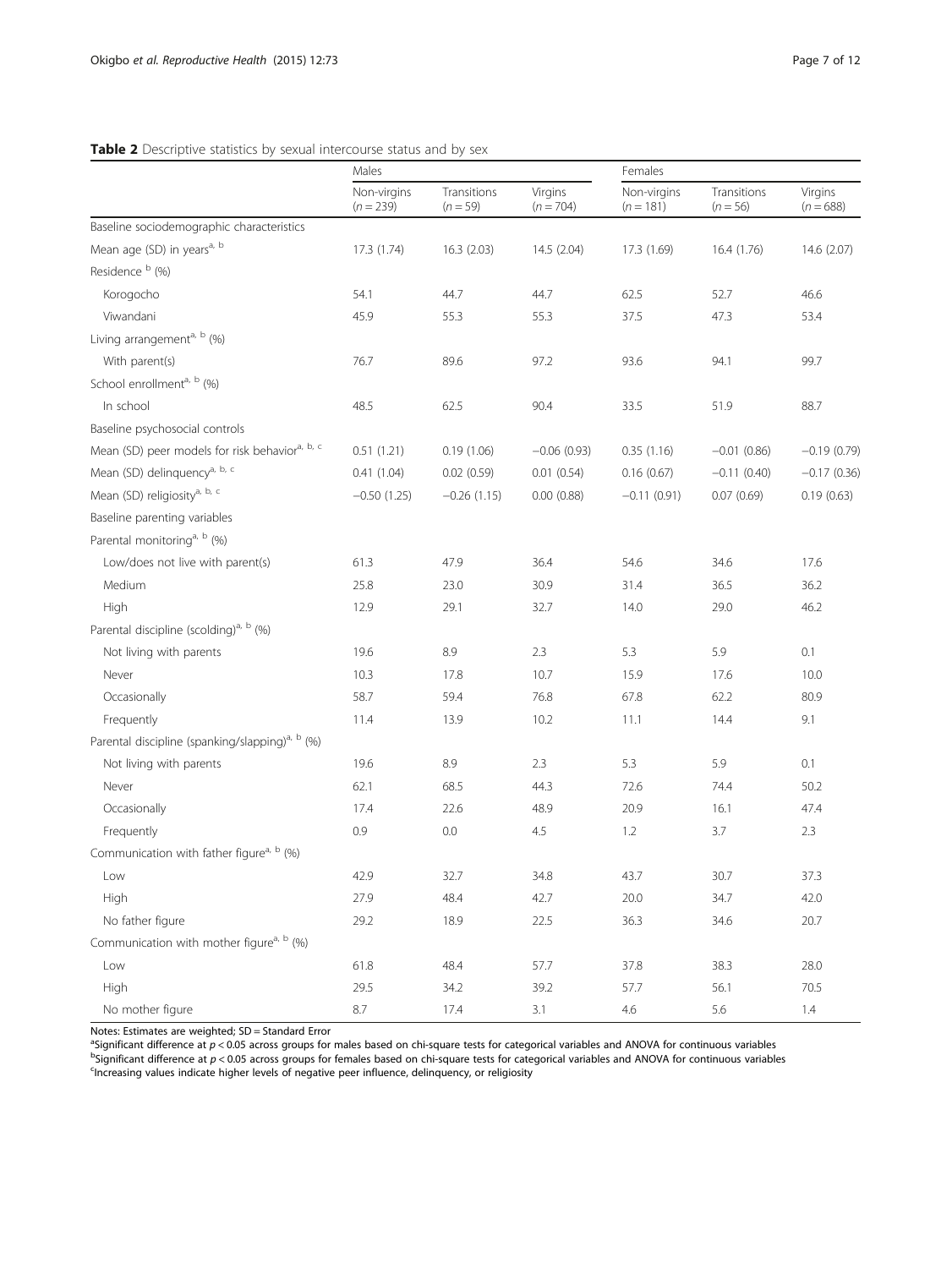<span id="page-7-0"></span>Table 3 Logistic regression models predicting transition to first sexual intercourse, by sex

| Model variables                               | Males ( $n = 763$ )       |                          | Females ( $n = 744$ )    |                        |
|-----------------------------------------------|---------------------------|--------------------------|--------------------------|------------------------|
|                                               | Model 1 OR (95 % C.I.)    | Model 2 OR (95 % C.I.)   | Model 3 OR (95 % C.I.)   | Model 4 OR (95 % C.I.) |
| Parenting variables                           |                           |                          |                          |                        |
| Parental monitoring                           |                           |                          |                          |                        |
| Low/does not live with parent(s)              | 1.00                      | 1.00                     | 1.00                     | 1.00                   |
| Medium                                        | $0.68$ $(0.33 - 1.40)$    | $0.82$ $(0.37 - 1.80)$   | $0.62$ $(0.31 - 1.24)$   | $0.77(0.34 - 1.73)$    |
| High                                          | $0.70(0.36 - 1.38)$       | $0.90(0.41 - 1.96)$      | $0.37$ (0.17-0.78)*      | $0.56(0.22 - 1.47)$    |
| Parental discipline                           |                           |                          |                          |                        |
| Scolded (ref = never scolded)                 | $0.80(0.37 - 1.74)$       | $1.01(0.42 - 2.42)$      | $0.72(0.32 - 1.59)$      | $0.74(0.29 - 1.85)$    |
| Spanked/slapped (ref = never spanked/slapped) | $0.29(0.15 - 0.56)^*$     | $0.74(0.36 - 1.52)$      | $0.31$ $(0.15 - 0.63)^*$ | $0.55(0.23 - 1.29)$    |
| Communication with father figure              |                           |                          |                          |                        |
| No father figure                              | 1.00                      | 1.00                     | 1.00                     | 1.00                   |
| Low                                           | 1.32 (0.54-3.21)          | $1.15(0.43 - 3.05)$      | $0.44$ $(0.21 - 0.93)$ * | $0.30(0.13 - 0.68)$ *  |
| High                                          | 1.88 (0.83-4.26)          | 1.89 (0.80-4.45)         | $0.69(0.34 - 1.42)$      | $0.72(0.34 - 1.51)$    |
| Communication with mother figure              |                           |                          |                          |                        |
| No mother figure                              | 1.00                      | 1.00                     | 1.00                     | 1.00                   |
| Low                                           | $0.25(0.09 - 0.69)^*$     | $0.23$ (0.08-0.64)*      | $0.77(0.08 - 7.01)$      | $1.34(0.23 - 7.68)$    |
| High                                          | $0.28$ (0.10-0.84)*       | $0.33$ $(0.11 - 0.96)^*$ | $0.48(0.05 - 4.38)$      | $0.77(0.14 - 4.23)$    |
| Controls                                      |                           |                          |                          |                        |
| Age                                           |                           | $1.36$ (1.13-1.64)*      |                          | $1.29(1.10-1.51)$ *    |
| Viwandani (ref = Korogocho)                   |                           | $1.25(0.61 - 2.54)$      |                          | $0.96(0.46 - 2.01)$    |
| Out-of-school (ref = in-school)               |                           | $3.45$ (1.63-7.28)*      |                          | 3.74 (1.84-7.60)*      |
| Peer models for risk behavior <sup>a</sup>    |                           | $1.09(0.80 - 1.47)$      |                          | $1.32(0.94 - 1.86)$    |
| Delinquency <sup>a</sup>                      |                           | $0.85(0.51 - 1.41)$      |                          | $1.97(1.10 - 3.53)*$   |
| Religiosity <sup>a</sup>                      |                           | $0.73$ $(0.55 - 0.96)^*$ |                          | $0.92(0.62 - 1.35)$    |
| Model fit                                     | Wald $\chi$ 2 (8) = 26.99 | Wald $x2(14) = 53.23$    | Wald $x2(8) = 28.50$     | Wald $x2(14) = 68.55$  |

Model 1: unadjusted model for males; Model 2: adjusted model for males; Model 3: unadjusted model for females; Model 4: adjusted model for females \*Statistically significant at  $p < 0.05$ <sup>a</sup>lncreasing values indicate bigher

<sup>a</sup>Increasing values indicate higher levels of negative peer influence, delinquency, or religiosity

or guardian. The association remained non-significant for males and became non-significant for females when age, residence, school enrollment, peer models of risk behavior, delinquency, and religiosity were controlled for.

Male and female adolescents who were spanked or slapped as a form of discipline were less likely to report sexual debut between the two study waves [males OR = 0.29,  $p < 0.05$ ; females OR = 0.31,  $p < 0.05$ ] compared with those who were never spanked or slapped. However, these associations were no longer significant when control variables were added as shown in Models 2 and 4. Being scolded as a form of discipline did not predict transition to first sexual intercourse.

Communication with the father was not significantly associated with transition to first sexual intercourse among the male adolescents but was significant for the female adolescents. Female adolescents who reported low levels of communication with their father figure

were 56 % less likely to have transitioned compared with females who reported no communication with their father figure ( $p < 0.05$ ). This association remained significant and in the same direction with the addition of control variables in Model 4 [OR = 0.30,  $p < 0.05$ ]. However, high levels of communication with the father did not predict transition to first sexual intercourse for the female adolescents in our sample ( $p > 0.05$ ). Communication with the mother was found to be significant for only the male adolescents in both models. Specifically, male adolescents who reported low and high levels of communication with their mothers were approximately 75 % and 72 % less likely to commence sexual activity within the study period compared to those who reported no communication with their mothers ( $p < 0.05$ ). These associations remained significant when control variables were taken into account in Model 2.

The adolescents' age in Models 2 and 4 was significantly and positively associated with transition to first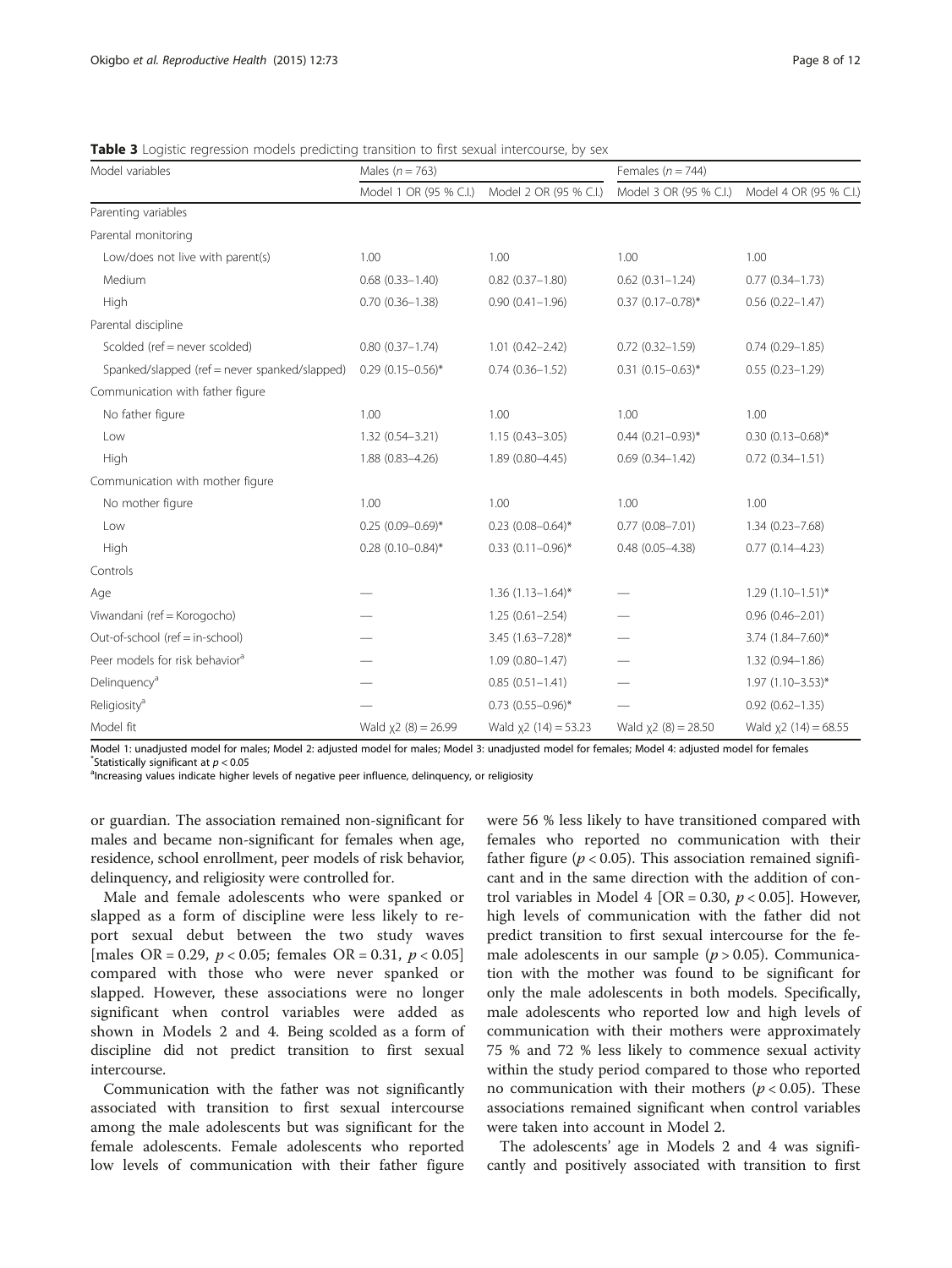sexual intercourse for both males and females: specifically, a one year increase in age increased the odds of transitioning to first sexual intercourse by 36 % and 29 % for males and females respectively ( $p < 0.05$ ). Being out of school was positively associated with transition to sexual intercourse. Out-of-school male and female adolescents were 3.5 times and 3.7 times more likely to report sexual debut between the waves compared with adolescents who were in-school at the time of the survey  $(p < 0.05)$ . Delinquent behavior was associated with higher odds of initiating sexual intercourse for females but not males. A point increase on the delinquency scale was associated with about twice the odds of transition to first sexual intercourse among female adolescents  $[OR = 1.97, p < 0.05]$ . This association was not observed for the male adolescents. Conversely, lower levels of religiosity were associated with higher odds of sexual debut between study waves for male adolescents but not for female adolescents. A point increase on the religiosity scale was associated with 27 % lower odds of transition to first sexual intercourse for males [OR = 0.73,  $p < 0.05$ ]. This association was not observed for the female adolescents. Area of residence was not significantly associated with transition to first sexual intercourse for both male and female adolescents in our sample.

## **Discussion**

Little is known about the association between parenting practices and adolescent sexual behavior in African settings especially in informal settlements or slums, which are becoming more prevalent in urban areas. Previous studies have shown that young people living in resourcepoor urban settings are more likely to engage in sexual risk behaviors. However, as noted earlier, with the exception of a handful of studies, we know little about how various aspects of parenting practices influence the transition to first sexual intercourse. Our findings show that parent-child communication was the most significant factor associated with sexual debut, albeit in gendered ways, even after controlling for demographic and psychosocial characteristics. Mother-son communication was significant for adolescent males, while fatherdaughter communication was significant for adolescent females. We also found that parental monitoring and parental discipline did not predict sexual debut for both male and female adolescents when relevant covariates were controlled for.

Only about 1 in 4 males and 1 in 3 females reported high levels of parental monitoring. Low levels of parental monitoring may reflect lower levels of parental supervision as many adults in urban informal settlements may be employed or looking for work and as such are out of the homes most of the day. Further, we found no association

between parental monitoring and transition to first sexual intercourse. This finding is consistent with results from studies conducted in other African countries (Burkina Faso, Ghana, Malawi, and Uganda) [[9\]](#page-10-0). In contrast, studies conducted in the United States (even among urban-poor African American adolescents), Slovakia, and Scotland indicate that high levels of parental monitoring delay sexual debut [\[12, 22, 37](#page-10-0)–[39\]](#page-10-0). Therefore, the effect of parental monitoring on adolescent sexual risk behaviors may depend on the sociocultural norms of the geographical context. Programs that aim to involve parents in reducing adolescent sexual risk behaviors should tailor the parental involvement to the sociocultural context of their target population.

Studies have found that positive parent-child communication fosters identification with parental values and may reduce the probability of engaging in sexual activity [[20, 22\]](#page-10-0). In this regard, the majority of the study respondents who remained abstinent in both waves reported higher levels of parent-child communication compared to those who reported their first sexual intercourse between waves. Male adolescents who reported any communication with their mothers delayed their sexual debut; however, no such association was found among the female adolescents. It is possible that because daughters tend to already have closer bonds with their mothers [[26, 40\]](#page-10-0), there is little variability among females to detect any significant association. On the other hand, father-daughter communication was found to be associated with decreased odds of female adolescents initiating sexual intercourse; however, communication with the father had no significant association with sexual debut among the male adolescents. Interestingly, the significant association between father-daughter communication and sexual debut appeared to be curvilinear as the effect was only significant for low levels of communication. While the parent-child communication items did not specifically address discussions around sexual behavior, the significant association between sexual activity and communication with the parent of opposite sex, particularly for adolescent girls is noteworthy. Previous studies suggest lower levels of communication around sexual matters with fathers compared with mothers or with parents of the opposite gender [[9\]](#page-10-0). However, the high risk of poor sexual and reproductive health outcomes among adolescents in urban slums may mean that both parents find it necessary to have discussions with their male and female children [\[15](#page-10-0)–[17](#page-10-0)]. As such, interventions to improve parent-child communications may need to ensure that both fathers and mothers are targeted.

Adolescents who reported corporal punishment (spanking or slapping) whenever they behaved badly were less likely to report transition to first sexual intercourse within the study period. In contrast verbal discipline (scolding)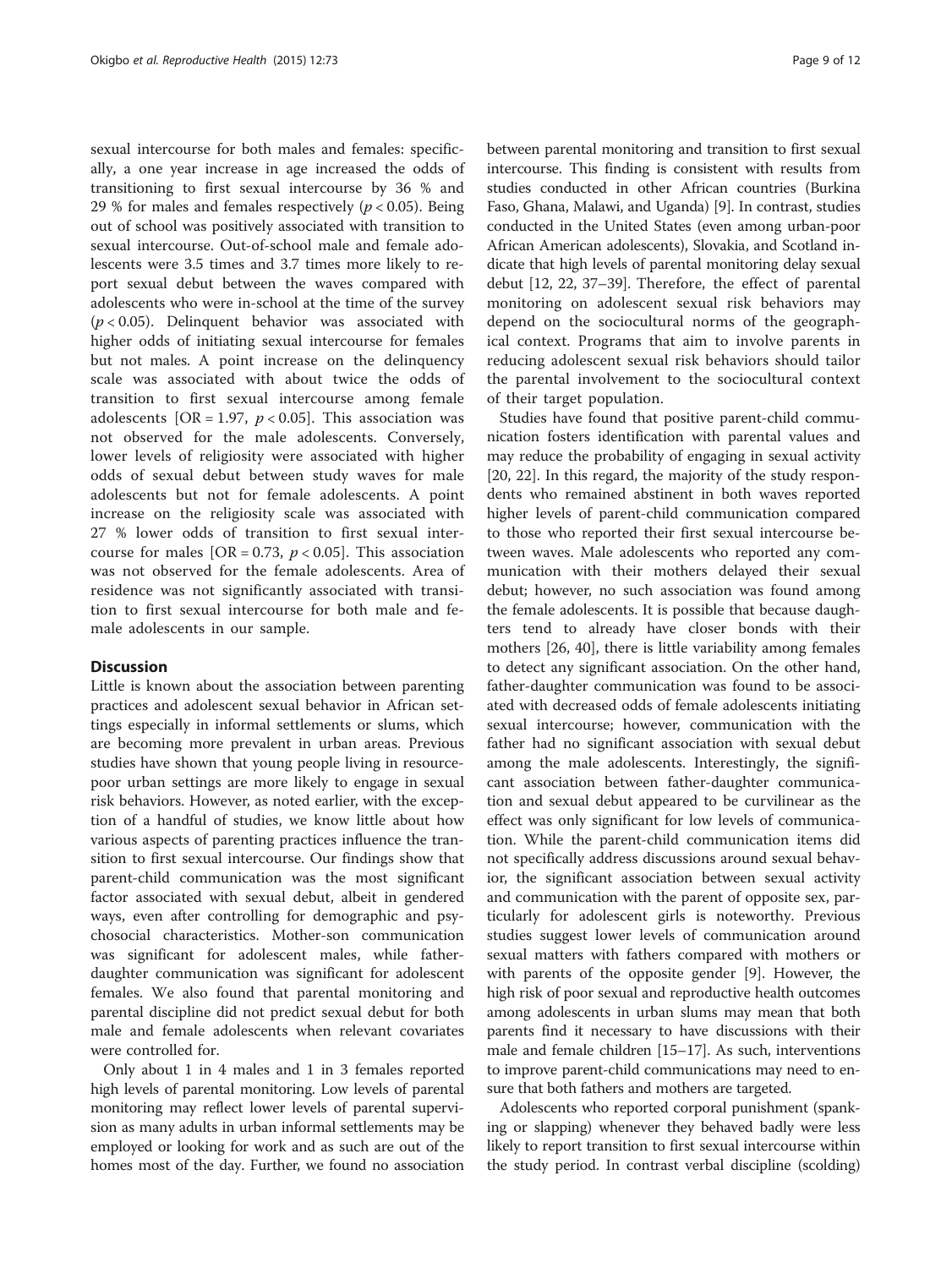did not. Other studies have also found that adolescents who anticipate parental discipline are less likely to engage in risky sexual behaviors [[14, 20, 33](#page-10-0)]. Previous studies suggest that the change in behavior as a result of corporal punishment may depend on the cultural context [\[41\]](#page-10-0); in settings, such as Kenya, where corporal punishment may be culturally-acceptable and considered an appropriate parenting practice, it is expected that physical punishment can result in a decline of risk behaviors among adolescents. However, it is also important to consider that while the fear of punishment may deter adolescents from engaging in sexual risk behaviors, fear of punishment may also prevent them from having open conversations with their parents about sexual and other sensitive issues. Thus, interventions that enhance parents' capacity to share their values and guide their children's behavior while maintaining open communication lines may be warranted.

As observed in previous studies in Zambia and the United States, [\[25,](#page-10-0) [42\]](#page-11-0) older male and female adolescents were more likely to initiate sexual intercourse during the one year of follow-up than their younger peers. However, males in mid- and late- adolescence had lesser odds of transitioning to first sexual intercourse compared to those in early adolescence. Previous studies have shown that adolescents' behavior is significantly correlated with that of their peers [\[13](#page-10-0), [43\]](#page-11-0). Thus, it is possible that male adolescents who resist peer pressure to engage in sexual intercourse in early adolescence may continue to resist pressure to become sexually active as they grow older. The results of this study also indicate that school enrollment is a protective factor for adolescent sexual risk behaviors for both males and females, though it did not modify the relationship between parental factors and transition to first sexual intercourse. Time spent in school-related activities may reduce opportunities for engaging in risk behaviors. Schooling may also increase the opportunity costs of negative outcomes associated with early sexual intercourse including unintended pregnancies.

# Limitations

This study should be interpreted in light of several limitations. First, about a third of the baseline sample was lost to follow up. This high attrition rate may result in biased estimates especially since the adolescents lost to follow up differed from those who remained in the study on several sociodemographic factors such as age, school enrollment, and living with parents. To minimize the effect of this potential bias, all analyses were weighted based on probability of non-response at Wave 2 [\[44](#page-11-0)]. Second, although all efforts were made to reassure respondents about the confidentiality of responses, the use of self-reported sexual behavior data also provides a potential for social desirability bias [[45](#page-11-0), [46](#page-11-0)]. Third, we relied on data based on adolescents' perception of parental

practices and communication and lacked the parents' perspectives of their parenting practices. However, as noted earlier, previous studies have shown a high correlation between youth's perceptions and parents' report of parental monitoring [\[19](#page-10-0)]. Finally, there was inadequate information on the adolescents' living arrangements such as privacy in the home or whether they live in single-parent households. Yet, living arrangements may influence parental factors and consequently adolescents' sexual behaviors.

## Conclusion

Studies on adolescent risk behaviors have been on the rise in the last two decades as incidence of morbidities in this age group due to engagement in risky behaviors increases. Recognizing and examining the factors associated with adolescents' risk behaviors is important for the development and implementation of effective prevention strategies and/or interventions. Active involvement of parents in these prevention interventions can buttress their effectiveness by creating an enabling environment for the adolescents to implement skills and tools they will gain from the interventions. The findings of our study should inform interventions geared towards delaying sexual debut among unmarried adolescents especially those in urban poor settings. For example, parents can be involved in intervention programs by training them on evidence-based risk-reduction strategies such as effective communication skills especially on sexual/reproductive health issues. There is a need for additional research to further understand how best to involve parents in these adolescent risk-reduction strategies. Further research examining the effects of single-parenthood on adolescents' sexual attitudes and behaviors would also be insightful. In addition, findings suggest that schooling has protective effects on the youth's development beyond academic competence and efforts are warranted to ensure that all school-aged youth are enrolled in school.

#### Abbreviations

DSA: Demographic surveillance area; HIV: Human immunodeficiency virus; NUHDSS: Nairobi Urban Health and Demographic Surveillance System; STI: Sexually transmitted infections; TTA: Transition to adulthood; WHO: World Health Organization.

#### Competing interests

The authors declare that they have no competing interests.

## Authors' contributions

CCO and CWK conceived the idea, extracted the data, ran the analyses and interpretation, and wrote the first draft of the paper. JNM, SAM, and DB participated in the analysis, interpretation, and critically revised the manuscript for intellectual content. All authors read and approved the final manuscript.

#### Acknowledgments

The Transitions to Adulthood study was part of a larger project, Urbanization, Poverty, and Health Dynamics in sub-Saharan Africa, that was funded by the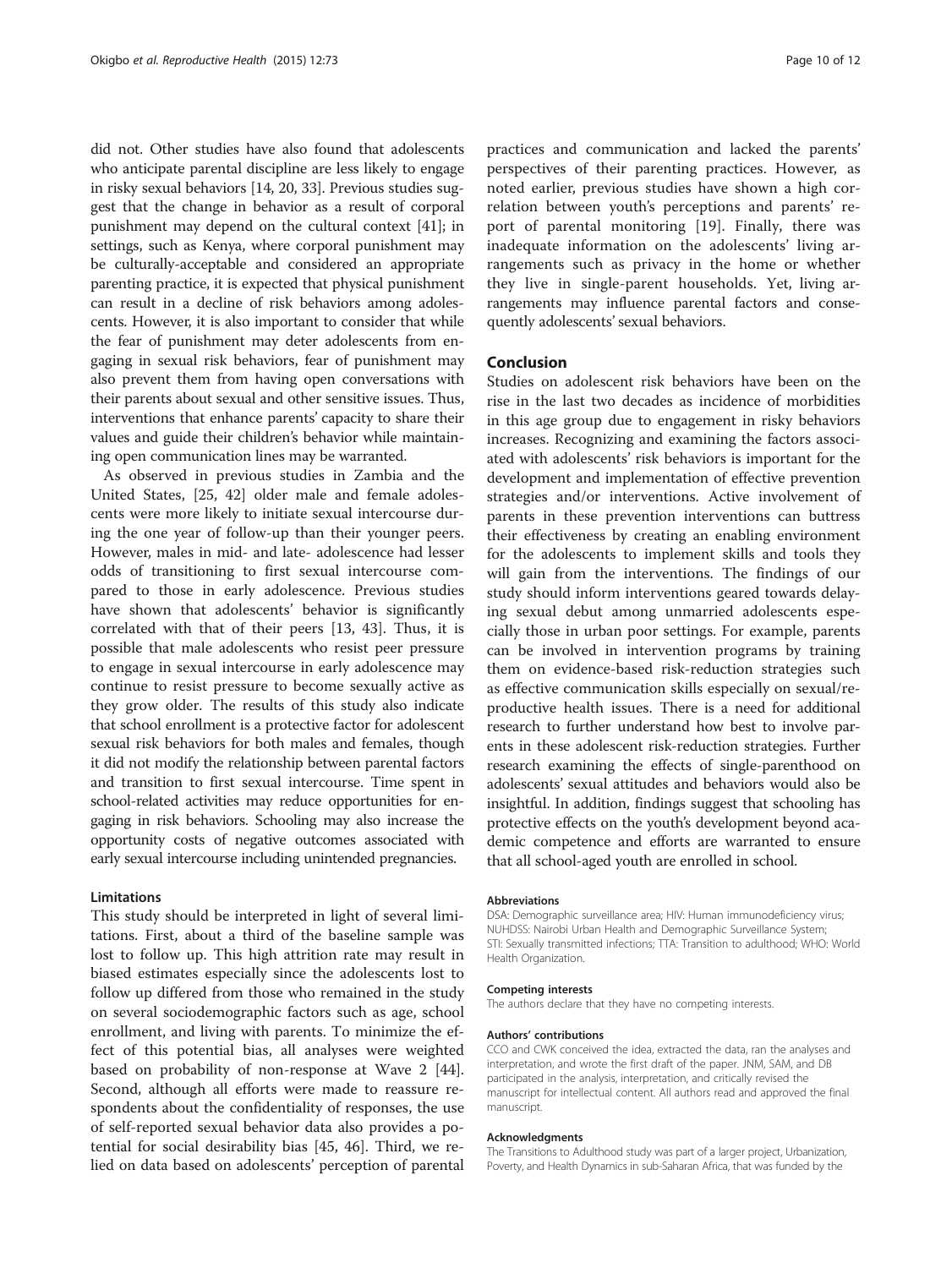<span id="page-10-0"></span>Wellcome Trust (Grant Number GR 07830M). Analysis and writing time was supported through funding from UKaid (from the Department for International Development) for the Strengthening Evidence for Programming on Unintended Pregnancy (STEP UP) Research Programme Consortium (Grant Number SR1109D-6) and the Adolescent Girls Initiative-Kenya Project (Grant Number SP1404); and through general support grants to the African Population and Health Research Center from the Swedish International Development Cooperation Agency (Grant Number 2011–001578) and the William and Flora Hewlett Foundation (Grant Numbers 2012–7612 and 2015–2530).

#### Author details

<sup>1</sup>Department of Maternal and Child Health, Gillings School of Global Public Health, University of North Carolina, Chapel Hill, NC, USA. <sup>2</sup>African Population and Health Research Center, APHRC Campus, Manga Close, Off Kirawa Road, Nairobi, Kenya. <sup>3</sup>Department of Sociology and Institute of Behavioral Science, University of Colorado Boulder, Boulder, CO, USA.

# Received: 27 October 2014 Accepted: 11 August 2015 Published online: 21 August 2015

#### References

- 1. World Health Organization. Adolescents: health risks and solutions. In: Fact sheet No 345. Geneva: World Health Organization; 2014.
- 2. Kotchick BA, Shaffer A, Miller KS, Forehand R. Adolescent sexual risk behavior: a multi-system perspective. Clin Psychol Rev. 2001;21:493–519.
- 3. Kirby D, Coyle K, Alton F, Rolleri L, Robin L. Reducing adolescent sexual risk: a theoretical guide for developing and adapting curriculum-based programs. Scotts Valley: ETR Associates; 2011.
- 4. Babalola S, Tambashe BO, Vondrasek C. Parental factors and sexual risk-taking among young people in Cote d'Ivoire. Afr J Reprod Health. 2005;9:49–65.
- 5. Bankole A, Biddlecom A, Guiella G, Singh S, Zulu E. Sexual behavior, knowledge and information sources of very young adolescents in four sub-Saharan African countries: original research article. Afr J Reprod Health. 2007;11:28–43.
- 6. World Health Organization. Adolescent pregnancy. In: Fact sheet No 364. Geneva: World Health Organization; 2014.
- 7. World Health Organization. Global strategy for the prevention and control of sexually transmitted infections: 2006–2015: breaking the chain of transmission. Geneva: World Health Organization; 2007.
- 8. Adedimeji AA, Omololu FO, Odutolu O. HIV risk perception and constraints to protective behaviour among young slum dwellers in Ibadan, Nigeria. J Health Popul Nutr. 2007;25:146–57.
- Biddlecom A, Awusabo-Asare K, Bankole A. Role of parents in adolescent sexual activity and contraceptive use in four African countries. Int Perspect Sex Reprod Health. 2009;35:72–81.
- 10. Huebner AJ, Howell LW. Examining the relationship between adolescent sexual risk-taking and perceptions of monitoring, communication, and parenting styles. J Adolesc Health. 2003;33:71–8.
- 11. DiClemente RJ, Wingood GM, Crosby R, Sionean C, Cobb BK, Harrington K, et al. Parental monitoring: Association with adolescents' risk behaviors. Pediatrics. 2001;107:1363–8.
- 12. Yang H, Stanton B, Li X, Cottrel L, Galbraith J, Kaljee L. Dynamic association between parental monitoring and communication and adolescent risk involvement among African-American adolescents. J Natl Med Assoc. 2007;99:517–24.
- 13. Wang B, Stanton B, Deveaux L, Li X, Lunn S. Dynamic relationships between parental monitoring, peer risk involvement and sexual risk behavior among Bahamian mid-adolescents. Int Perspect Sex Reprod Health. 2015;41:89–98.
- 14. Wang B, Li X, Stanton B, Kamali V, Naar-King S, Shah I, et al. Sexual attitudes, pattern of communication, and sexual behavior among unmarried out-of-school youth in China. BMC Public Health. 2007;7:189–98.
- 15. Dodoo FN-A, Zulu EM, Ezeh AC. Urban–rural differences in the socioeconomic deprivation–Sexual behavior link in Kenya. Soc Sci Med. 2007;64:1019–31.
- 16. Kabiru CW, Beguy D, Undie C-C, Zulu EM, Ezeh AC. Transition into first sex among adolescents in slum and non-slum communities in Nairobi, Kenya. J Youth Stud. 2010;13:453–71.
- 17. Zulu EM, Dodoo FN-A, Chika-Ezeh A. Sexual risk-taking in the slums of Nairobi, Kenya, 1993–98. Popul Stud. 2002;56:311–23.
- 18. Ngom P, Magadi MA, Owuor T. Parental presence and adolescent reproductive health among the Nairobi urban poor. J Adolesc Health. 2003;33:369–77.
- 19. Stattin H, Kerr M. Parental monitoring: A reinterpretation. Child Dev. 2000;71:1072–85.
- 20. Miller KS, Forehand R, Kotchick BA. Adolescent sexual behavior in two ethnic minority samples: The role of family variables. J Marriage Fam. 1999;61:85–98.
- 21. Borawski EA, Ievers-Landis CE, Lovegreen LD, Trapl ES. Parental monitoring, negotiated unsupervised time, and parental trust: The role of perceived parenting practices in adolescent health risk behaviors. J Adolesc Health. 2003;33:60–70.
- 22. Romer D, Stanton B, Galbraith J, Feigelman S, Black MM, Li X. Parental influence on adolescent sexual behavior in high-poverty settings. Arch Pediatr Adolesc Med. 1999;153:1055–62.
- 23. McNeely C, Shew ML, Beuhring T, Sieving R, Miller BC, Blum RW. Mothers' influence on the timing of first sex among 14-and 15-year-olds. J Adolesc Health. 2002;31:256–65.
- 24. MacPhail C, Campbell C. 'I think condoms are good but, aai, I hate those things': condom use among adolescents and young people in a Southern African township. Soc Sci Med. 2001;52:1613–27.
- 25. Magnani RJ, Karim AM, Weiss LA, Bond KC, Lemba M, Morgan GT. Reproductive health risk and protective factors among youth in Lusaka, Zambia. J Adolesc Health. 2002;30:76–86.
- 26. Sieving RE, McNeely CS, Blum RW. Maternal expectations, mother-child connectedness, and adolescent sexual debut. Arch Pediatr Adolesc Med. 2000;154:809–16.
- 27. Petts RJ. Family and religious characteristics' influence on delinquency trajectories from adolescence to young adulthood. Am Sociol Rev. 2009;74:465–83.
- 28. Kabiru CW, Mojola SA, Beguy D, Okigbo C. Growing up at the "margins": concerns, aspirations, and expectations of young people living in Nairobi's slums. J Res Adolesc. 2013;23:81–94.
- 29. Kabiru CW, Elung'ata P, Mojola SA, Beguy D. Adverse life events and delinquent behavior among Kenyan adolescents: a cross-sectional study on the protective role of parental monitoring, religiosity, and self-esteem. Child Adolesc Psychiatr Mental Health. 2014;8:1–11.
- 30. Bersamin M, Todd M, Fisher DA, Hill DL, Grube JW, Walker S. Parenting practices and adolescent sexual behavior: A longitudinal study. J Marriage Fam. 2008;70:97–112.
- 31. Izugbara CO. Home-based sexuality education: Nigerian parents discussing sex with their children. Youth Soc. 2007;8:24–40.
- 32. Mbugua N. Factors inhibiting educated mothers in Kenya from giving meaningful sex-education to their daughters. Soc Sci Med. 2007;64:1079–89.
- 33. Babalola S, Ouedraogo D, Vondrasek C. Motivation for late sexual debut in Cote d'Ivoire and Burkina Faso: a positive deviance inquiry. J HIV/AIDS Prevent Children Youth. 2007;7:65–87.
- 34. Perrino T, González-Soldevilla A, Pantin H, Szapocznik J. The role of families in adolescent HIV prevention: A review. Clin Child Fam Psychol Rev. 2000;3:81–96.
- 35. Jessor R, Turbin MS, Costa FM. Risk and protection in successful outcomes among disadvantaged adolescents. Appl Dev Sci. 1998;2:194–208.
- 36. StataCorp. Stata Statistical Software: Release 13. College Station: StataCorp LP; 2013.
- 37. Huang DY, Murphy DA, Hser Y-I. Parental monitoring during early adolescence deters adolescent sexual initiation: discrete-time survival mixture analysis. J Child Fam Stud. 2011;20:511–20.
- 38. Kalina O, Geckova AM, Klein D, Jarcuska P, Orosova O, van Dijk JP, et al. Mother's and father's monitoring is more important than parental social support regarding sexual risk behaviour among 15-year-old adolescents. Eur J Contracept Reprod Health Care. 2013;18:95–103.
- 39. Parkes A, Henderson M, Wight D, Nixon C. Is Parenting Associated with Teenagers' Early Sexual Risk‐Taking, Autonomy And Relationship with Sexual Partners? Perspect Sex Reprod Health. 2011;43:30–40.
- 40. Usher-Seriki KK, Bynum MS, Callands TA. Mother–daughter communication about sex and sexual intercourse among middle-to upper-class African American girls. J Fam Issues. 2008;29:901–17.
- 41. Simons RL, Wu Cl, Lin KH, Gordon L, Conger RD. A cross-cultural examination of the link between corporal punishment and adolescent antisocial behavior\*. Criminology. 2000;38:47–80.